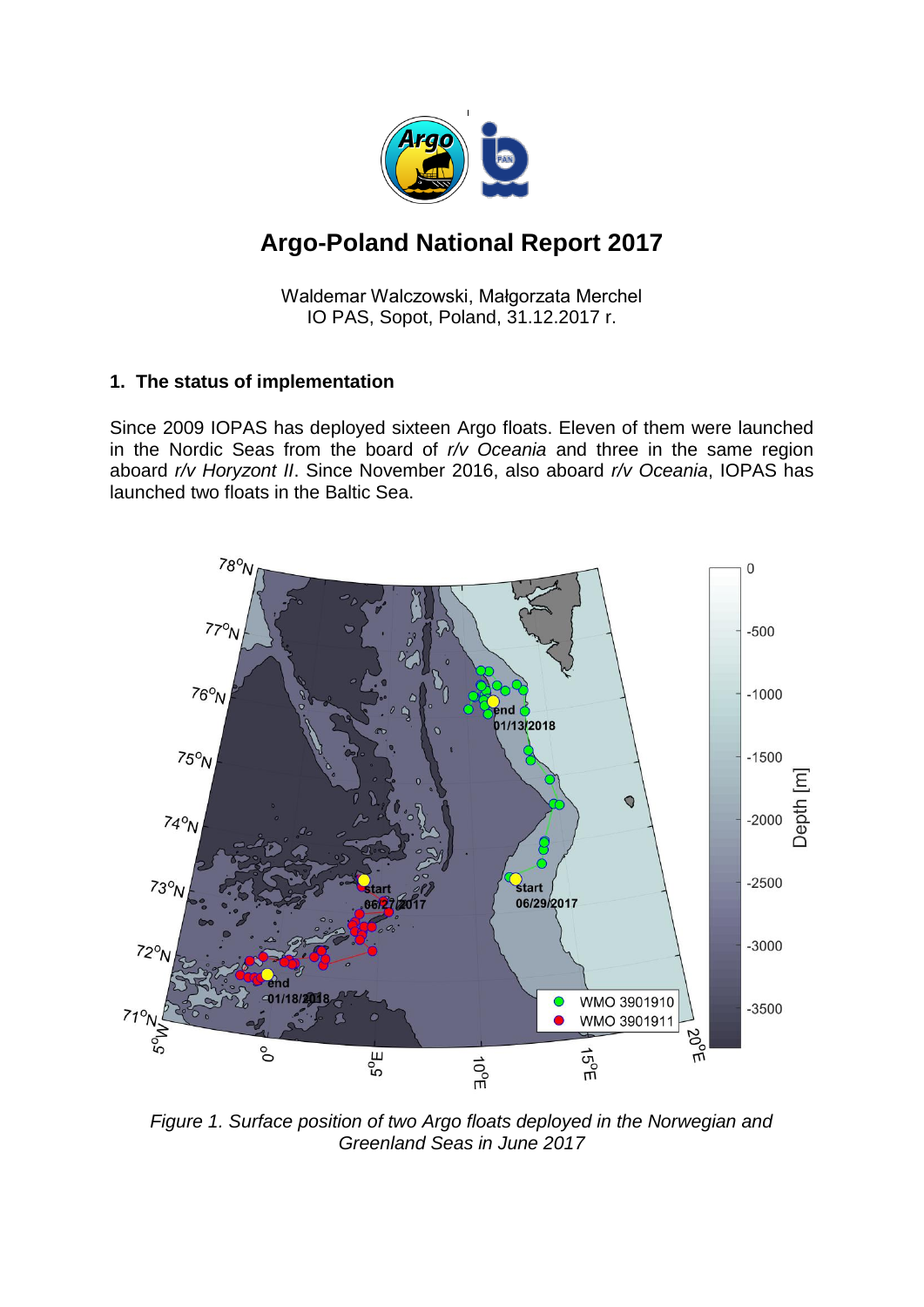Two Argo floats (WMO 3901910, 3901911) were deployed in the Norwegian and Greenland Seas from the board of *r/v Oceania* at the end of June 2017 (Fig.1). All instruments are the ARVOR-I floats with Iridium transmission system. Both floats were deployed under the EU MOCCA Project. The parking depth was set at 1000 dbars and profiling depth at 2000 dbars. They all have cycles of 7 days.

There were no technical problems with the two instruments. Every float was operated for the whole 2017 and has sent 27 complete sets of hydrographic data by the end of year.



*Figure 2. Surface position of Argo float deployed in the Baltic Sea in March 2017*

The first Polish Argo float in the Baltic Sea (WMO 6902036) was redeployed from the board of *r/v Oceania* in the middle of March 2017 (WMO 3902100) (Fig. 2). The instrument is the APEX float with Iridium transmission system. The parking depth was set at 50 dbars and profiling depth at 85 dbars. It had cycles of 1-2 days. By the end of 2017 year the float has sent 230 sets of data.

Two floats deployed in June 2016 (WMO 3901850, 3901851) was also active during the 2017 year (Fig. 3). During their whole operating time, the floats have been sent 58 sets of hydrographic data.

Two floats deployed in September 2015 (WMO 6902038, 6902039) stopped transmission in February 2017. The floats have been sent respectively WMO 6902038 - 104, WMO 6902039 - 100 sets of hydrographic data.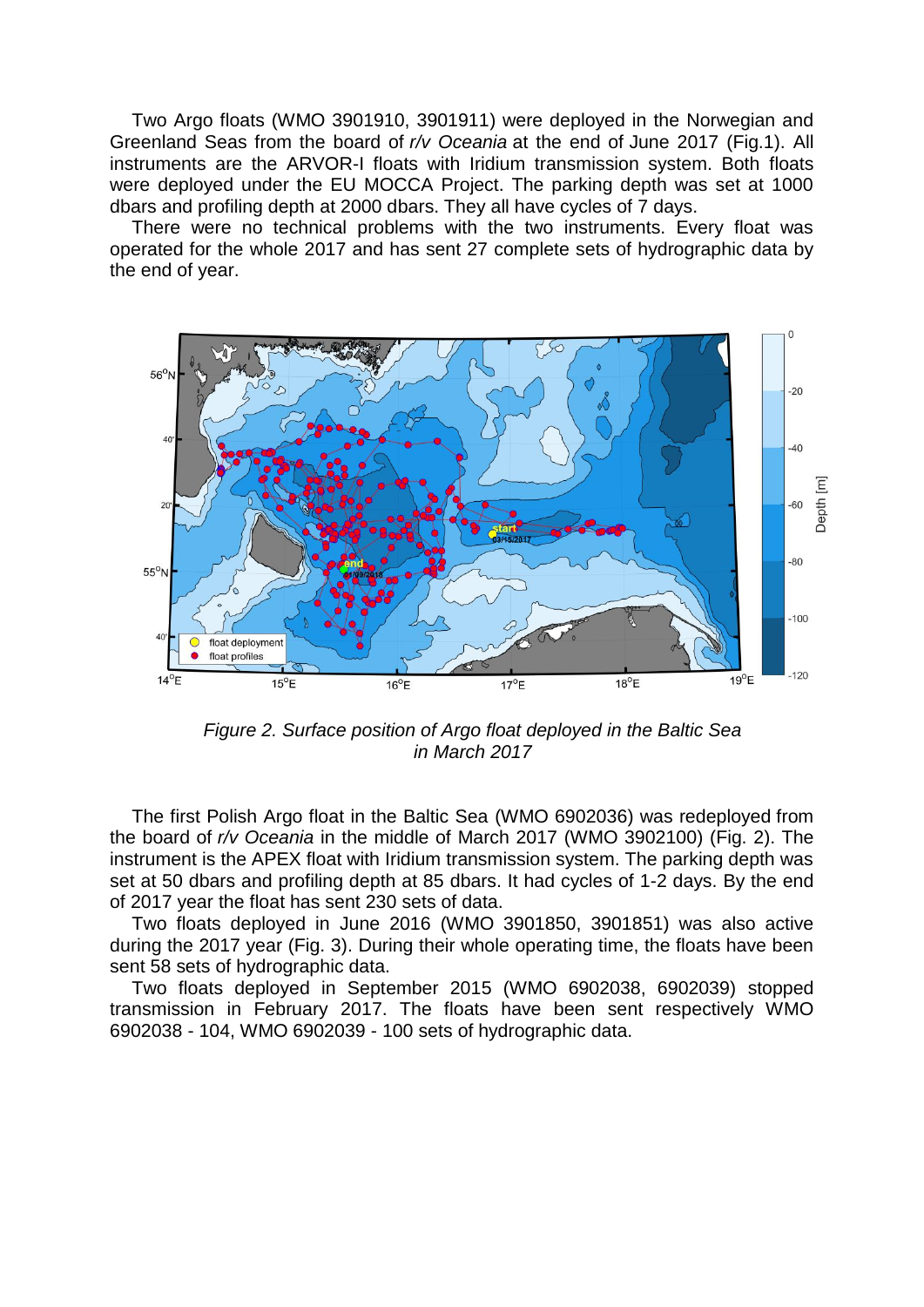

*Figure 3. Surface position of two Argo floats deployed in the Nordic Seas in June 2016*

# **2. Present level of and future prospects for national funding for Argo**

The present level of the Polish national funding allow for purchase and deployment of two Arctic floats per year and one Baltic Sea float per one-two years (depending on price). There are some funds for coordination, technician works and PhD student. Travel, deployment, technical maintenance is covered. This level of funds is secured to 2020.

#### **3. Summary of deployment plans**

Poland committed to launching three Argo floats per year. In 2018 we plan to deploy 3 floats: two in the Nordic Seas region during the IOPAS Arctic cruise and one in the Baltic Sea during the IOPAS Baltic cruise. All of the floats will be launched from the board of *r/v Oceania*.

#### **4. Summary of national research and operational uses of Argo data**

IOPAS has been carried the scientific program aimed at investigation of the Atlantic Water inflow into the Arctic Ocean and climatic aspect of this process for over 20 years. Every summer expedition of IOPAS research vessel 'Oceania' to the Nordic Seas and Arctic Ocean is organized. Polish Argo floats are usually deployed during these cruises. The data obtained from the Argo floats support this research, in particular those concerning the advection of the warm Atlantic Water through the Nordic Seas and changes of Atlantic water properties. The Argo results are